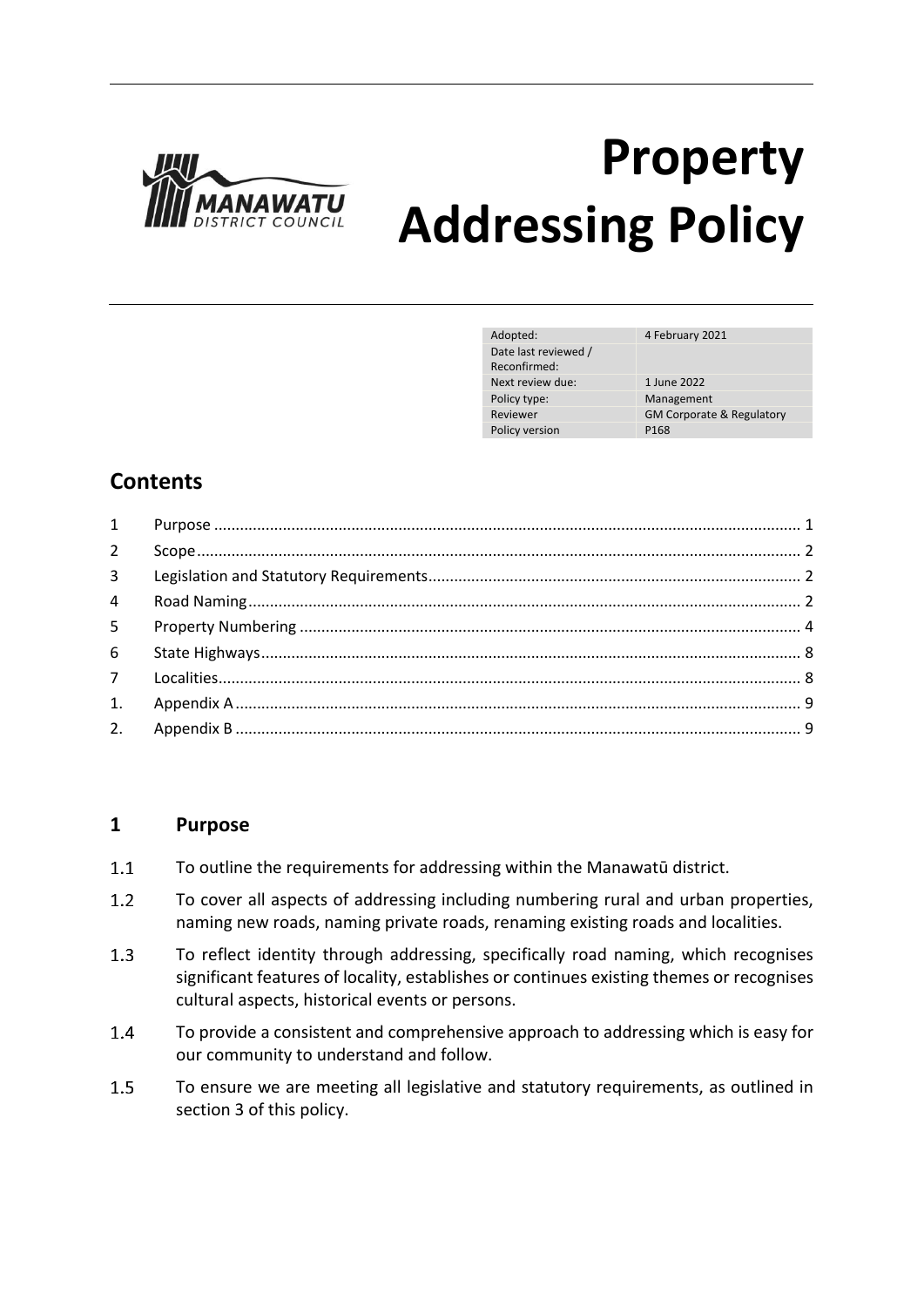# **2 Scope**

- $2.1$ This policy relates to all addressing within the Manawatū district, specifically:
- $2.2$ All properties that require numbering.
- $2.3$ All new roads, unnamed existing roads and to private road and access ways.
- $2.4$ The provisions in this policy supersede any relevant clauses that deal with addressing in any other Council policy documents.

## **3 Legislation and Statutory Requirements**

- $3.1$ Local Government Act 1974 – Sections 319, Section 319A and Section 319B .
- $3.2$ Australian/New Zealand Standard - Rural and urban addressing AS/NZS 4819:2011 is the universal New Zealand standard applicable for road naming and property numbering.
- $3.3$ Land Information New Zealand (LINZ) has adopted AS/NZS 4819:2011 and requires local authorities to comply.
- $3.4$ For electoral, postal and other purposes, the Council may allocate a number to any area of land or building or part of a building within its district and may change the number allocated to any such area of land or building.
- $3.5$ The Council will notify Land Information New Zealand of all changes made in regards to property addressing.

## **4 Road Naming**

- $4.1$ *New Road Names*
- 4.1.1 The Information Officer Land Admin has the delegated authority to approve road names.
- 4.1.2 Where a new road name is required and it is not as a result of a subdivision or development Council will determine the new road name using this policy and the associated Road Naming Register (Appendix B).
- 4.1.3 Where new roads need to be named as the result of a subdivision or development the subdivider/developer will be given the opportunity to suggest up to three road names in order of preference. These should include comments as to why the names have been selected.
- 4.1.4 Where the subdivider/developer does not wish to submit preferred options Council will provide options for consideration from the Road Naming Register.
- 4.1.5 Council will determine if the road name/s are deemed suitable using this policy as the guide.
- 4.1.6 When a Māori name is proposed Council will engage with Iwi. This may be through a Council official, such as the Principal Advisor – Māori.
- 4.1.7 If Council does not accept the proposed road names the subdivider/developer will be requested to submit further names to Council or select from the road naming register.

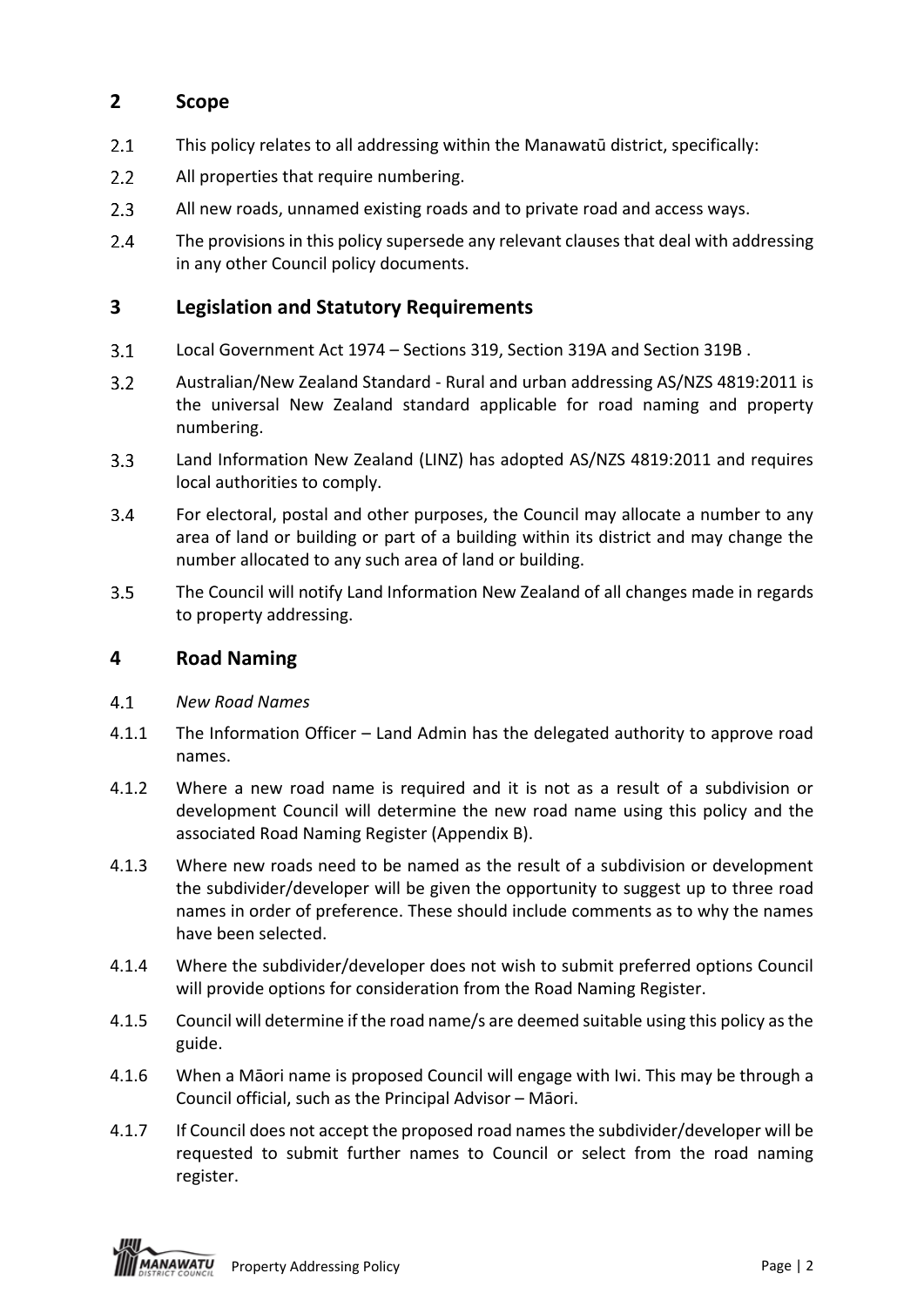- 4.1.8 When a new road name is approved Council will advise the subdivider/developer of the approved road name and costs of the name blade and it's installation. Standard format Council name blades must be used.
- 4.1.9 Costs are required to be paid by the subdivider/developer before Council order and install the post and name blade.
- 4.1.10 Unformed/paper roads will not be named unless a road name is required for addressing purposes.
- $4.2<sup>°</sup>$ *New Private Road/Access Way Names*
- 4.2.1 4.1.3 through 4.1.9 apply to private roads/access ways.
- 4.2.2 Council will accept private road names which comply with this policy. Naming a road on private land does not mean that Council accepts responsibility for that road.
- 4.2.3 Private road/access way name blades must also have a second blade placed on the sign pole that says 'Private'.
- 4.2.4 Once private road/access way name blades are installed they are the responsibility of the owner of the private road.
- 4.2.5 If the subdivider/developer establishes an ornamental sign and/or post, in addition to the Council name blade, Council shall not be responsible for the repair or replacement of that sign and/or post in the event it is damaged or stolen. The owner/s of the land that the ornamental sign and/or post is placed on will be responsible.
- 4.2.6 Any ornamental signs and/or posts should comply with the District Plan.
- $4.3$ *Renaming an Existing Road*
- 4.3.1 Council does not encourage renaming existing roads due to costs and the inconvenience and confusion caused to the community.
- 4.3.2 A name change will only be considered if there is a clear benefit in doing so and the owners of land fronting the road are generally in agreement with the proposal (see 4.3.5).
- 4.3.3 Reasons for changing a road name include, but are not limited to:
	- to correct spelling,
	- to eliminate duplication of spelling or sound,
	- to prevent confusion where changes have been made to road layout,
	- to make geographical corrections, or
	- to assign different names to separate ends of a road with a permanently impassable section somewhere along the length
	- if Council is requested to change a road name by emergency services
- 4.3.4 Where an owner or occupier of a property on a particular road, a member of the public or a community group seek to have a road name changed, in addition to the above, Council will only consider initiating the change if the request takes the form of a petition signed by at least 80% of the owners whose properties front the road, the suggested name complies with this policy and the applicants/petitioners agree to meet all costs incurred by Council.
- 4.3.5 Changes to road names will be adopted through Council resolution.

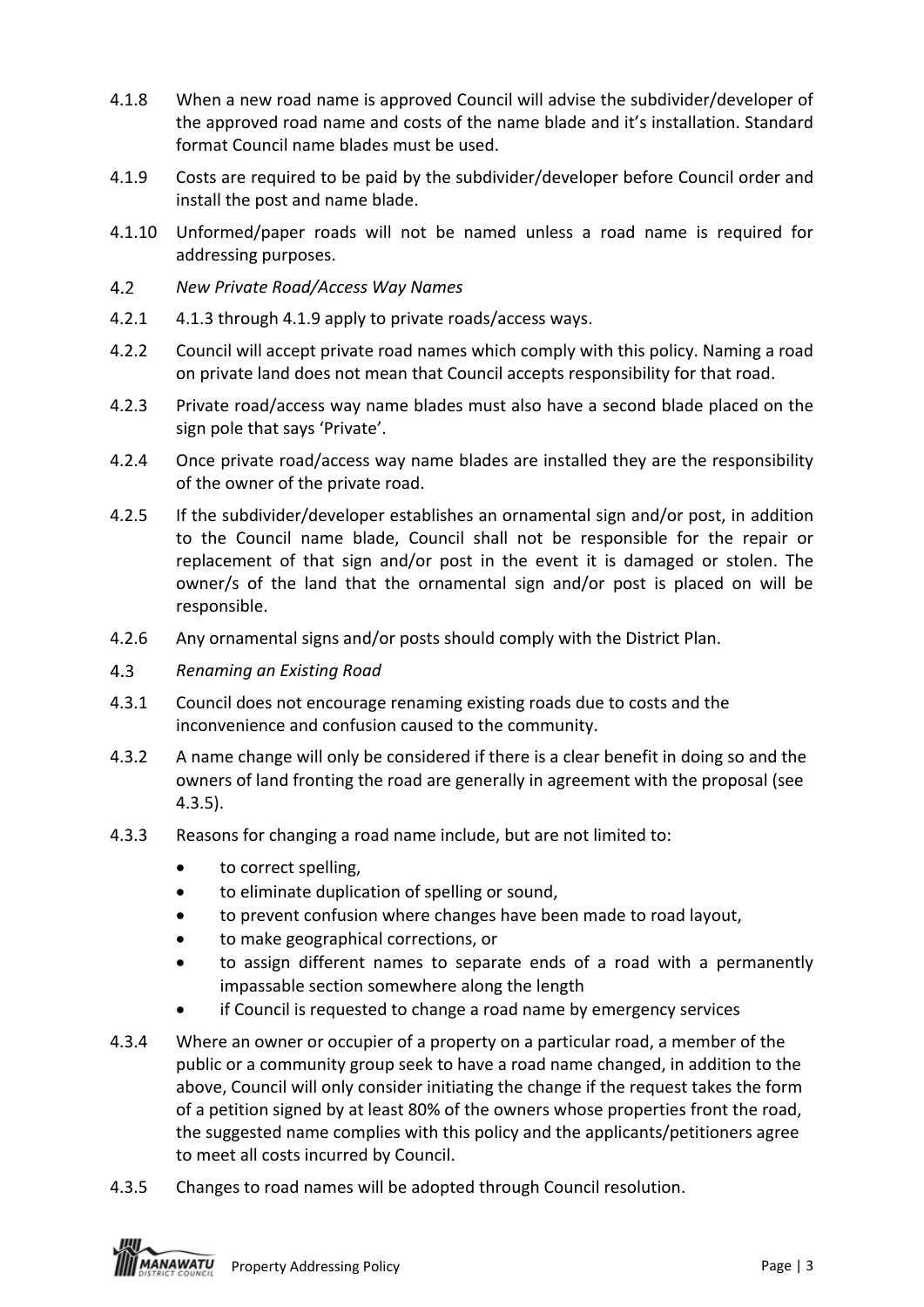- 4.3.6 If the renaming of an existing private road is requested this will only proceed if the land owner is agreeable . If the land owner is agreeable 4.3.1 through 4.3.5 still apply.
- *Criteria for the selection of road names* 4.4
- 4.4.1 Road names must not duplicate any existing road names within the Manawatū District, Palmerston North City, Horowhenua District, Rangitīkei District or Whanganui District (both spelling and pronunciation to be considered).
- 4.4.2 Road names should avoid using origin-destination or place names.
- 4.4.3 Road names should avoid qualifiers, cardinal indicators or similar prefixes (or suffixes) such as Upper, New or South. Where this is unavoidable it should only be used to avoid confusion.
- 4.4.4 Road names should be limited to 12 characters, excluding the descriptive name.
- 4.4.5 Road names should reflect identity recognise significant features of locality, recognise native flora or fauna associated with a place, establish or continue existing themes or recognise cultural aspects or historical events.
- 4.4.6 Personal names are discouraged unless the name has a historical connection with that area or is that of a well-known New Zealander. Names of living people will not be considered.
- 4.4.7 Road names named after a person or family will not be named using an 's' (possessive). For example, Darragh Road is acceptable, Darragh's Road is not.
- 4.4.8 Road names must use standard alphabet characters only, although macrons are permitted for Māori names. Diacritical marks, special characters, punctuation, numbers and Roman numerals must not be used. When numbers are used they must be written in full. For example, Ten not 10.
- 4.4.9 Where an existing road is being extended, the road name will be that of the existing road.
- 4.4.10 Road names should not be offensive, insensitive or commercially based.
- 4.4.11 Preferred descriptive terms should be used at the end of the road name (Appendix A).
- 4.4.12 Road names in the rural area should use 'Road'.
- 4.4.13 Road names in the urban area should use 'Street', 'Crescent', 'Place', 'Drive', 'Grove', 'Avenue' or 'Rise'.
- 4.4.14 Private roads/access ways should use 'Court', 'Lane', or 'Mews'.

#### **5 Property Numbering**

- $5.1$ *Issuing Rural Address Numbers*
- 5.1.1 The **R**ural **A**ddress **P**roperty **ID**entification system (RAPID) is used when issuing rural property numbers. The RAPID system of addressing is based on the Brazilian numbering system and is a distance measure from the start of the road.



**ANAWATU** Property Addressing Policy **Page 14** Page | 4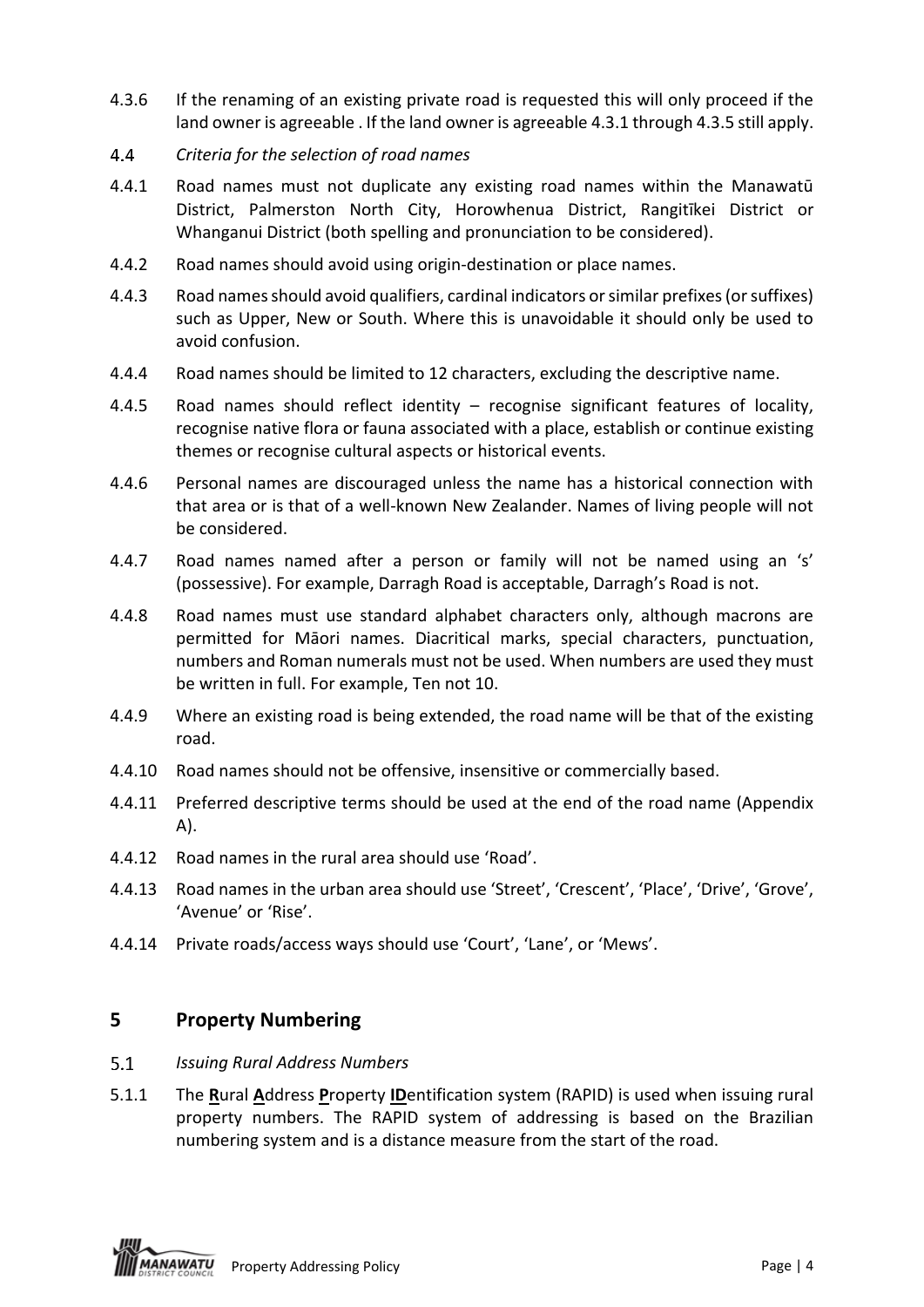- 5.1.2 The need for a RAPID number is identified when a subdivision is deposited or when a motor vehicle crossing or building consent application is received.
- 5.1.3 RAPID numbers are allocated to rural properties for dwellings and some farm buildings that have their own access way.
- 5.1.4 The RAPID number is based on how far the access way is from the beginning of the road. Numbers on the right hand side of the road are even, and those on the left are odd. The RAPID number is worked out by multiplying the distance (in kilometres) by 100. A property 22.8 km on the right hand side along Kimbolton Road will be numbered as 2280.
- 5.1.5 If there is more than one dwelling coming off the same access way or right of way that is not named, then numbers are assigned as part of the road sequence as shown below.



- 5.1.6 Changes to RAPID numbers are discouraged.
- 5.1.7 All addresses must be unique and include GPS co-ordinates.
- 5.1.8 A RAPID property address does not affect the rural delivery (RD) number. New Zealand Post issues the RD number.
- 5.1.9 RAPID numbers should not be fixed to a gate or mailbox located on the other side of the road.
- $5.2$ *Issuing Urban Address Numbers*
- 5.2.1 Urban street address numbering is carried out in accordance with AS/NZS 4819:2011. However, there are times where this Policy takes precedence over the procedures listed in AS/NZS 4819:2011.
- 5.2.2 Property numbers are issued with odd numbers on the left and even numbers on the right. This also applies to cul-de-sacs.

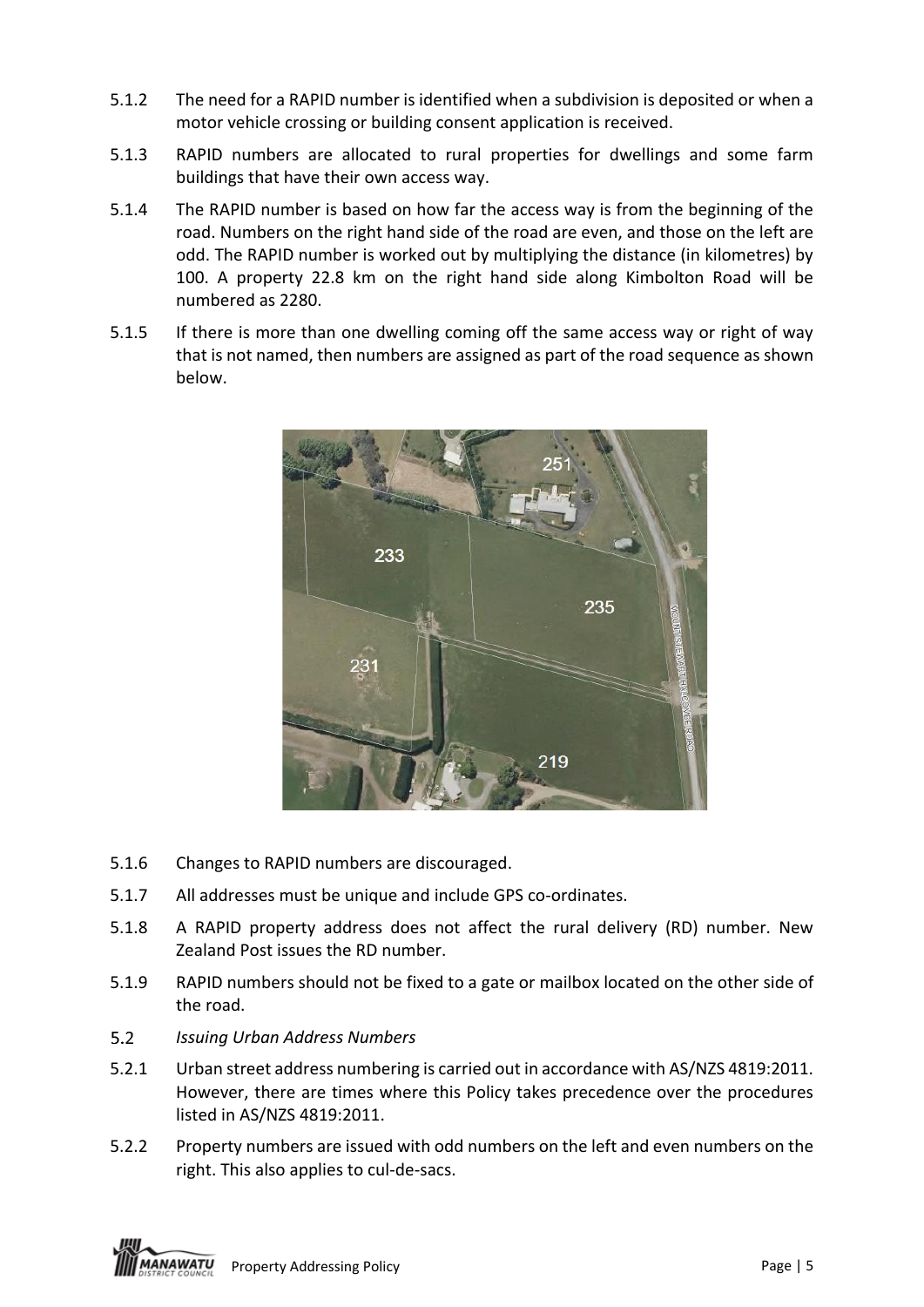5.2.3 Primary address sites on the left of the road shall be numbered from '1' at the datum point and increase in order using odd numbers. Primary address sites on the right side of the road shall be numbered from '2' at the datum point and increase in order using even numbers. This also applies to a cul-de-sac. Where this occurs in a development area Council may skip certain numbers to allow for infill subdivision.



- 5.2.4 Address number ranges are discouraged in New Zealand e.g. 22-28.
- 5.2.5 Corner address sites are addressed depending on where the entrance to the property is.
- 5.2.6 Reserves may be allocated a street number for administrative purposes.
- 5.2.7 When a new road is created with new land parcels, the rear sections will be numbered consecutively.



- $5.3<sub>1</sub>$ *Use of Suffixes*
- 5.3.1 Alphabetical suffixes are to be used only when there is no unallocated number available for a new site.
- 5.3.2 Alphabetical suffixes shall start at A, be allocated incrementally, and should not extend beyond E.
- 5.3.3 The physical order of suffixes should be in the same direction as the number of the road. See example below:

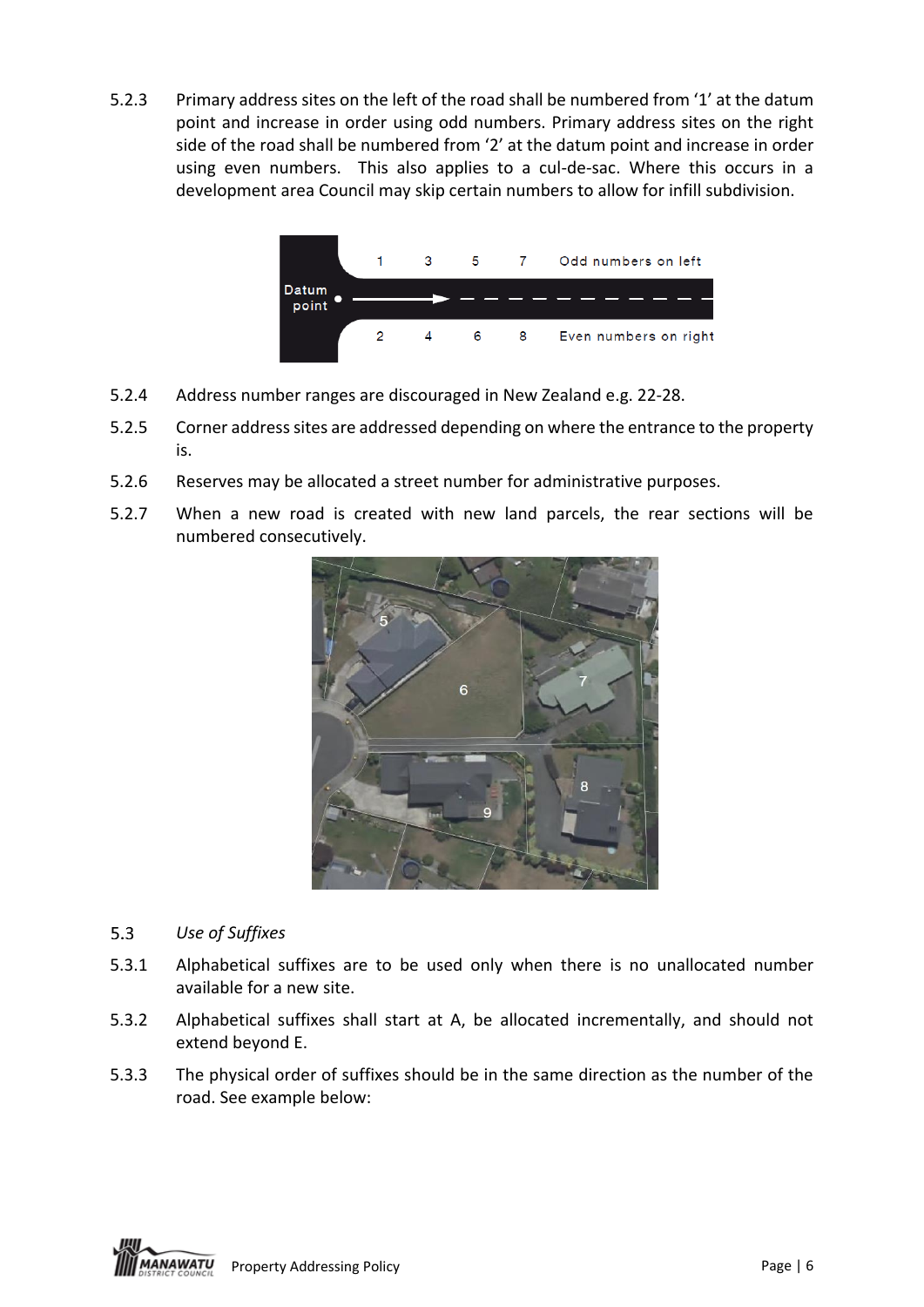

- 5.3.4 Suffixes are to be allocated to every site that uses the base number. If an existing site with an address already in use (for example, it has a house on it) already has a base number it may retain that number without a suffix if it is in the correct order.
- $5.4$ *Sub-Addressing*
- 5.4.1 Sub-address numbers are to be used for address sites that are within the a primary address site, e.g. block of flats, apartment building, retirement village.
- 5.4.2 The address number for a sub-address site shall consist of the sub-address number followed by the number of the primary address site.



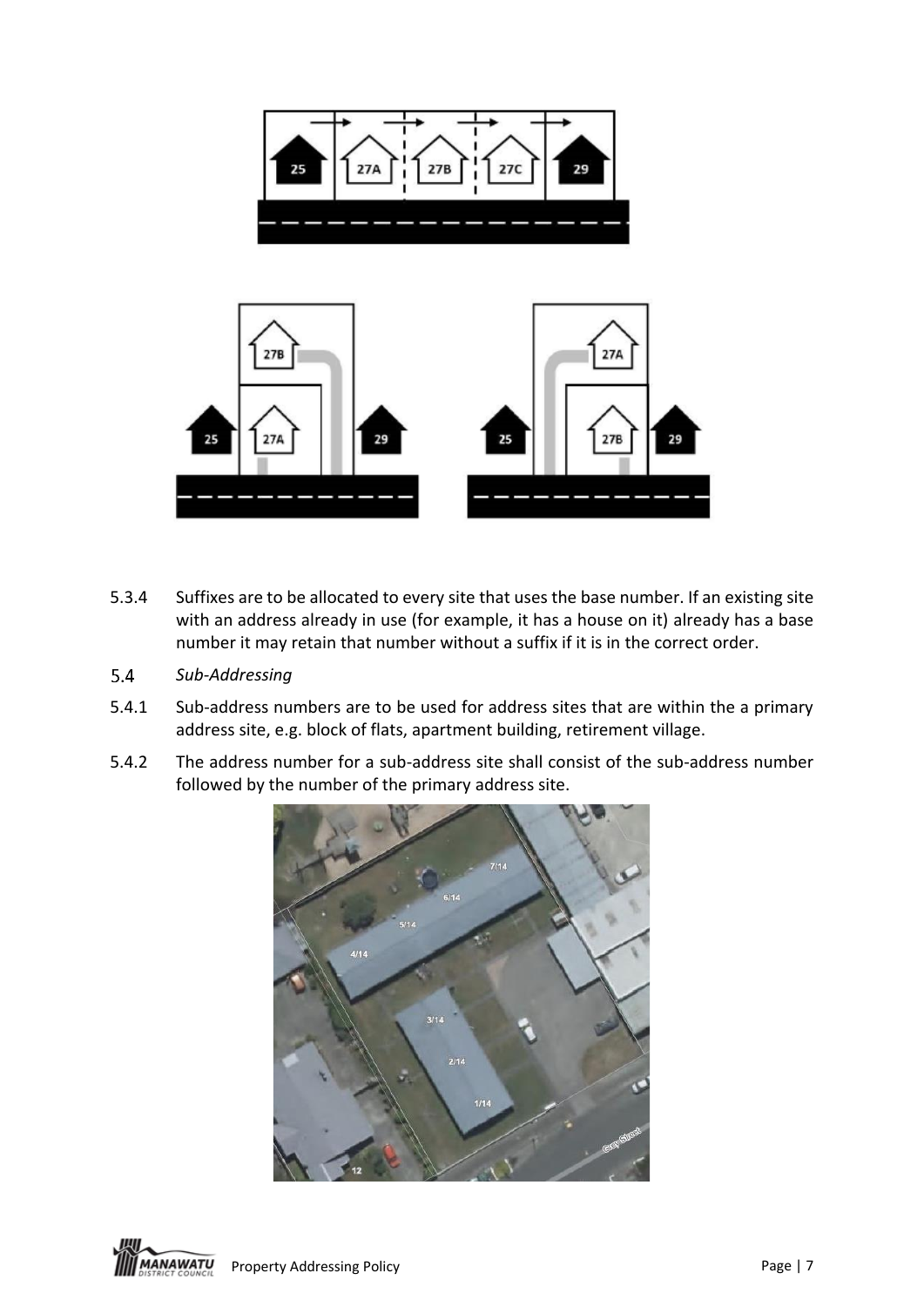# **6 State Highways**

- $6.1$ Although State Highways (SH) are owned and managed by New Zealand Transport Agency (NZTA), Council is still responsible for addressing properties on state highways.
- $6.2$ Where a property along a state highway is in an urban area, it is numbered in accordance with the urban address allocation rules. If the property is in the rural area, it is numbered in accordance with the RAPID numbering rules.

## **7 Localities**

 $7.1$ Council uses the localities set by Fire and Emergency New Zealand (FENZ) as do all local authorities.